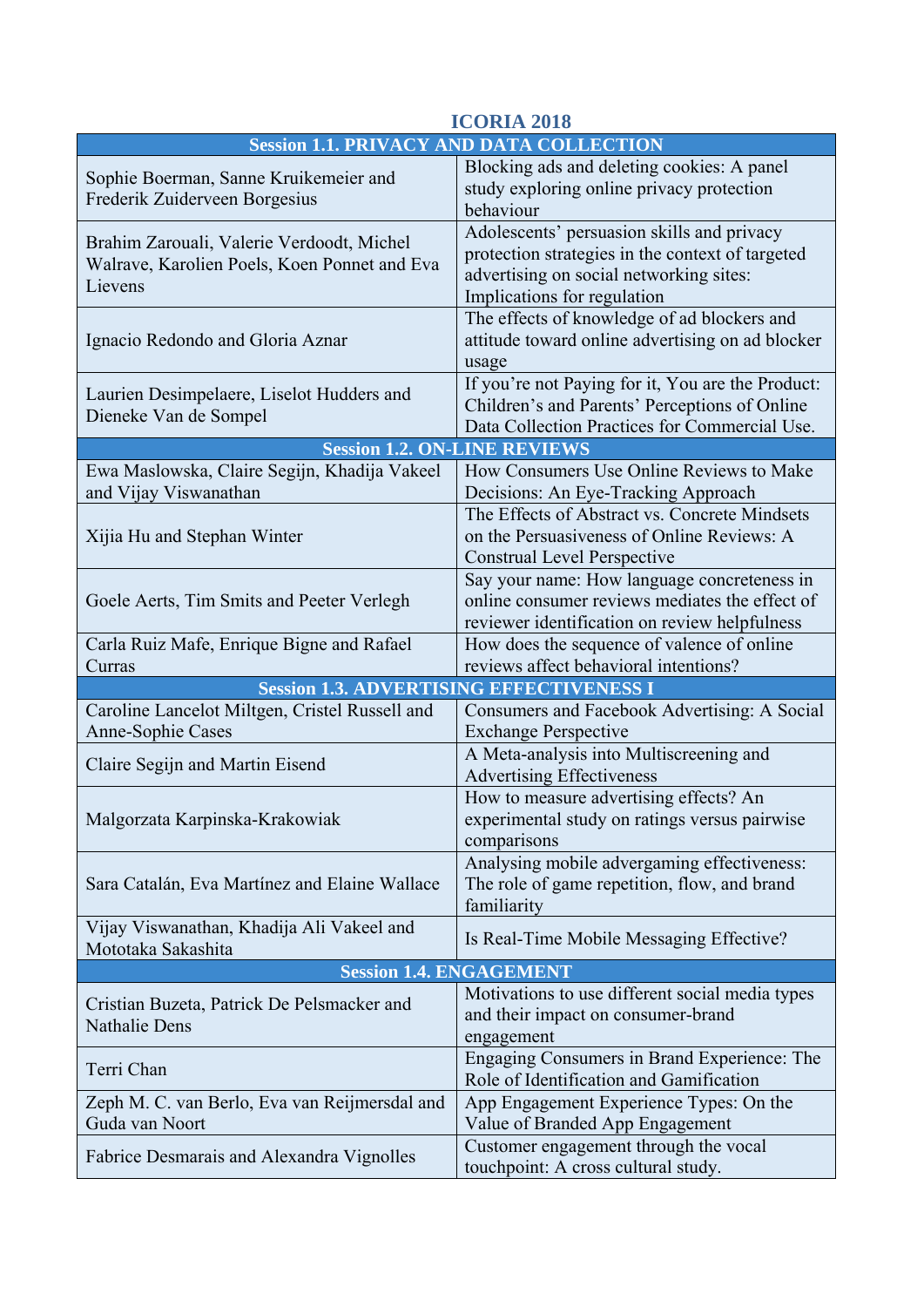|                                                                                     | <b>Session 1.5. EFFECTIVE TACTICS I: COPY AND CONTENT</b>                                                                                                     |
|-------------------------------------------------------------------------------------|---------------------------------------------------------------------------------------------------------------------------------------------------------------|
| Victoria Villegas Navas, Maria Jose Montero<br>Simo and Rafael Araque Padilla       | Effects of cartoons food placements on children                                                                                                               |
| Sandra Praxmarer-Carus and Stefan<br>Wolkenstoefer                                  | Vaccine Promotion: Enhancing the<br><b>Effectiveness of Narratives Among Vaccine-</b><br><b>Skeptical Parents</b>                                             |
| Andreu van Hooft, Frank van Meurs and Ilse<br>van Mierlo                            | The Spanish bull or the Catalan donkey? L1<br>Catalan and L1 Spanish consumers' response to<br>the use of Catalan or Spanish in advertising in<br>Catalonia   |
| Tobias Langner, Tobias Klinke, Nader Fadl and<br>Malte Christ                       | Making a (letter) case: The impact of letter<br>capitalization on advertising headline<br>perceptions                                                         |
|                                                                                     | Session 2.1. NATIVE ADVERTISING: EVALUATION, ENGAGEMENT AND                                                                                                   |
|                                                                                     | TRANSPARENCY                                                                                                                                                  |
| Dorit Zimand Sheiner, Ofrit Kol and Shalom<br>Levy                                  | The Differentiated Effect of Native Advertising<br>Appeals in SNS                                                                                             |
| Simone Krouwer, Karolien Poels and Steve<br>Paulussen                               | Moving towards transparency for native<br>advertisements on news websites - a test of<br>more detailed disclosures                                            |
| Simone Krouwer, Karolien Poels and Steve<br>Paulussen                               | Exploring readers' evaluations of native<br>advertisements in a mobile news app                                                                               |
|                                                                                     | <b>Session 2.2. TWITTER MESSAGES: CONTENT AND EFFECT</b>                                                                                                      |
| David Flores and Enrique Bigne                                                      | Tweeting About the Television Programs<br><b>Boosts TV Viewership</b>                                                                                         |
| Hannelore Crijns, Veroline Cauberghe, Liselot<br><b>Hudders and Ilona Buteneers</b> | Twitter and Terrorism: Insights from a<br>Quantitative Content Analysis of Tweets about<br>the Attacks in Brussels, Belgium                                   |
| Komala Mazerant and Lotte M. Willemsen                                              | The Time is Right: increasing the success of<br>topical advertising by using temporal<br>characteristics                                                      |
|                                                                                     | <b>Session 2.3. CHATBOTS</b>                                                                                                                                  |
| Hilde Voorveld and Theo Araujo                                                      | Persuasion via virtual assistants: The influence<br>of modality and human name on persuasion<br>knowledge, concerns and persuasive outcomes                   |
| Evert Van Den Broeck, Brahim Zarouali and<br><b>Karolien Poels</b>                  | A First Look into the Determinants of<br>Retargeted Chatbot Advertising Effectiveness                                                                         |
| Brahim Zarouali, Evert Van den Broeck,<br>Karolien Poels and Michel Walrave         | Predicting consumer responses to commercial<br>chatbots on Facebook: the role of cognition and<br>affect                                                      |
|                                                                                     | <b>Session 2.4. INFLUENCERS</b>                                                                                                                               |
| Kuan-Ju Chen, Jhih-Syuan Lin and Yan Shan                                           | Influencer marketing in China: examining the<br>effects of parasocial identification, engagement,<br>and inferences of manipulative intent on self-<br>esteem |
| Jana Schneider and Franz-Rudolf Esch                                                | Influencer marketing and its impact on the<br>advertised brand                                                                                                |
| Julia Durau and Sandra Diehl                                                        | The Effects of Social Media Fitness Influencers<br>on Attitude and Behavioral Intentions                                                                      |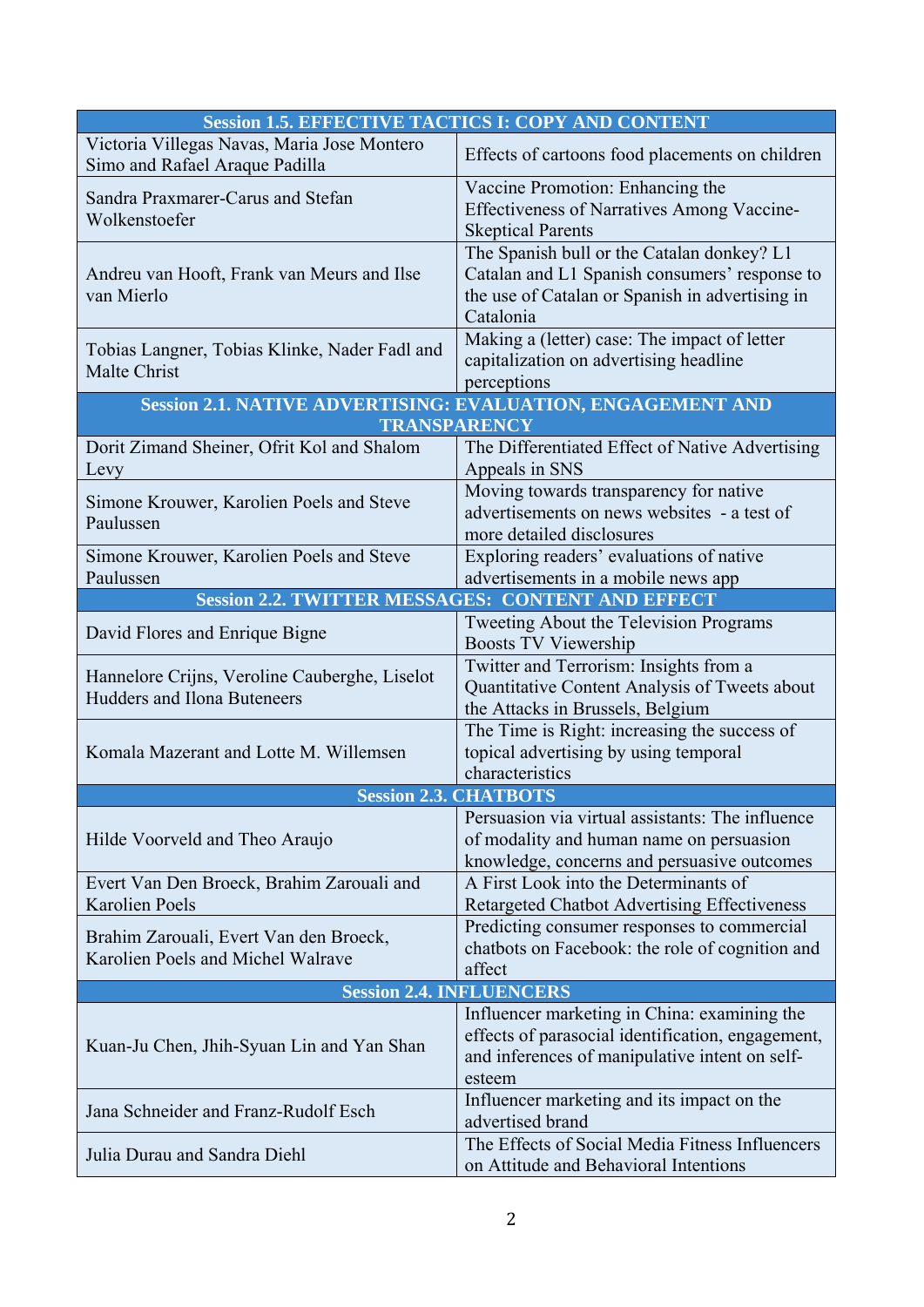| <b>Session 2.5. ADVERTISING CREATIVITY</b>                                                                                 |                                                                                                                                                                     |
|----------------------------------------------------------------------------------------------------------------------------|---------------------------------------------------------------------------------------------------------------------------------------------------------------------|
|                                                                                                                            | The role of creativity in a digital world:                                                                                                                          |
| Julie Bilby, Stefan Petersen and Lukas Parker                                                                              | Advertising practitioner views from China                                                                                                                           |
|                                                                                                                            | The United States and Japan: Comparative                                                                                                                            |
| Shunichi Murao                                                                                                             | Research on Creativity and The Effect of                                                                                                                            |
|                                                                                                                            | <b>Account Planning</b>                                                                                                                                             |
| Huw O'Connor, Mark Kilgour and Scott                                                                                       | <b>Absorptive Capacity in Creative Advertising</b>                                                                                                                  |
| Koslow                                                                                                                     | Development.                                                                                                                                                        |
| <b>Session 3.1. SPONSORED CONTENT</b>                                                                                      |                                                                                                                                                                     |
| Martin Eisend, Farid Tarrahi, Eva Van                                                                                      | What are the effects of disclosing sponsored                                                                                                                        |
| Reijmersdal and Sophie Boerman                                                                                             | content? A meta-analysis                                                                                                                                            |
| Loes Janssen and Marieke Fransen                                                                                           | Written Honesty is the Best Policy: Effects of<br>Disclosure Explicitness and Disclosure<br>Modality on Brand Responses via Critical<br>Attitudes                   |
| Marijke De Veirman and Liselot Hudders                                                                                     | Disclosing Sponsored Instagram Posts: The<br>Role of Message-Sidedness and Material<br>Connection with the Brand                                                    |
| Eva Van Reijmersdal, Esther Rozendaal, Liselot<br>Hudders, Veroline Cauberghe, Ini<br>Vanwesenbeeck and Zeph van Berlo     | Effects on Children of Disclosing Sponsoring in<br><b>Vlogs</b>                                                                                                     |
| Steffi De Jans, Liselot Hudders and Veroline<br>Cauberghe                                                                  | How an Advertising Disclosure Alerts<br>Teenagers to Sponsored Vlogs: The Moderating<br>Role of Influencer Transparency                                             |
|                                                                                                                            | <b>Session 3.2. ENDORSERS AND SOURCE EFFECT I</b>                                                                                                                   |
| Rodrigo Uribe, Enrique Manzur and Marlyn<br>Serra                                                                          | Born and Raised on the Web: The Superiority of<br>Micro Celebrities over Traditional Celebrities as<br>Endorsers                                                    |
| Stefan Bernritter, Stephan Winter, Peeter<br>Verlegh and Edith Smit                                                        | Brands with benefits: brand- and network-<br>related drivers of engagement with social<br>advertising                                                               |
| Clara Muela-Molina, Salvador Perelló Oliver,<br>M <sup>a</sup> Victoria Campos Zabala and Alfonso De La<br>Quintana García | Deception by Endorsers. An Empirical<br>Analysis of Deceptive Claims in Advertising                                                                                 |
| Daniel Bruns, Tobias Langner and Lars<br>Bergkvist                                                                         | When your celebrity endorser turns into<br>Dracula: The vampire effect revisited                                                                                    |
|                                                                                                                            | <b>Session 3.3. FOOD ADVERTISING AND PLACEMENTS</b>                                                                                                                 |
| Joseph N. Pitt and Lawrence Ang                                                                                            | The Effectiveness of Authenticity in Source and<br>Product Styling on Food Advertising                                                                              |
| Amar Moty, Yaniv Gvili and Aner Tal                                                                                        | Promoting Perceived Food Healthiness by<br>Motion: The Effect of Visual Rhetoric in<br>Advertising                                                                  |
| Donya Shabgard, Kelley Main and Hamed<br>Aghakhani                                                                         | Advertisement's Dessert Portrayal and<br><b>Consumer Perceptions of Taste</b>                                                                                       |
| Kelly Contreras Galleguillos, Michelle Zuleta<br>Alamos, Jorge Serrano Malebran and Diana<br>Veneros Alquinta              | Analysis of purchase behavior of food with<br>nutritional warning labels: The case of the law<br>of nutritional composition of food and its<br>advertising in Chile |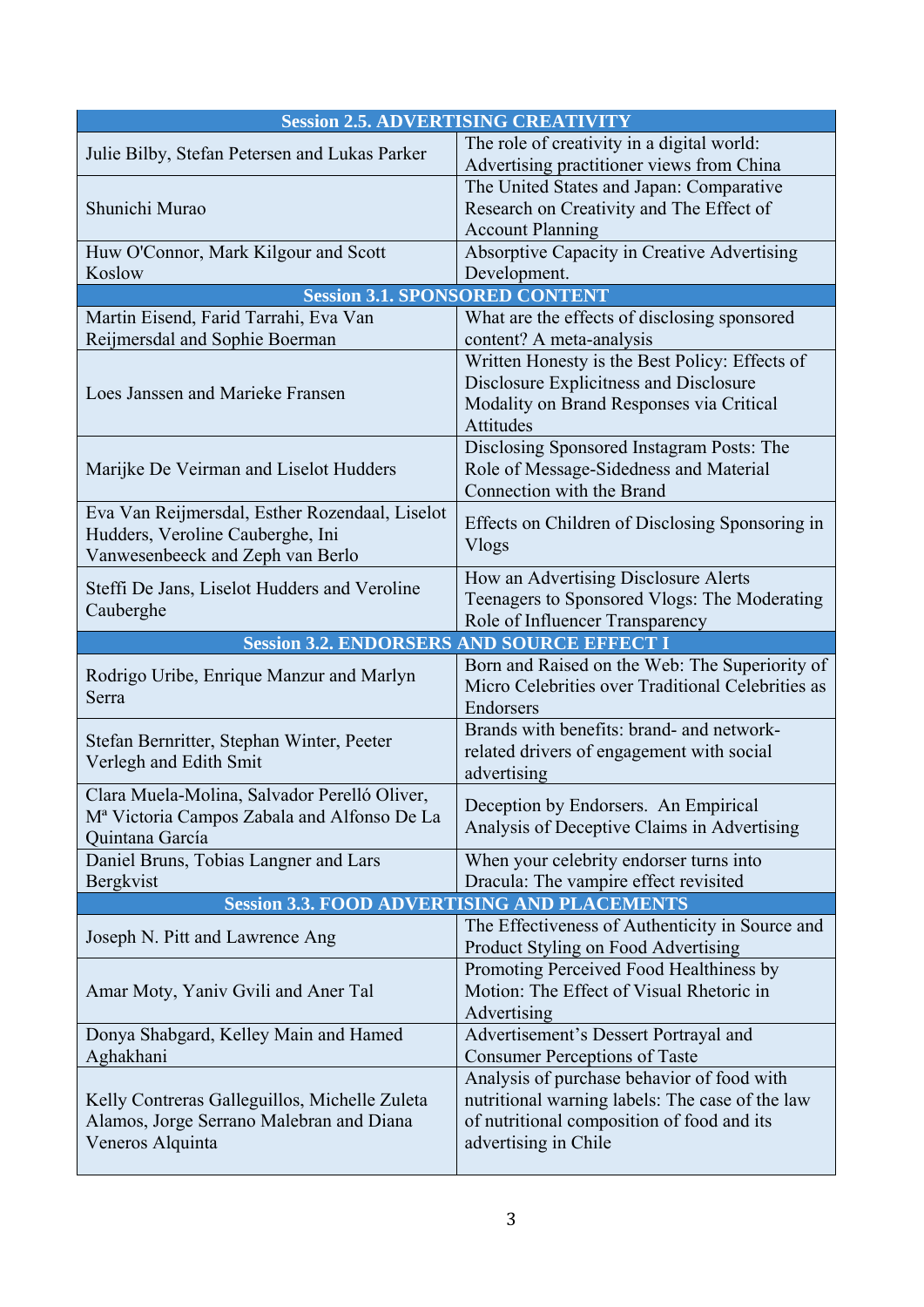|                                                                                | <b>Session 3.4. EFFECTIVE TACTICS II</b>         |
|--------------------------------------------------------------------------------|--------------------------------------------------|
| Yuting Liu and Morikazu Hirose                                                 | The Effects of Subtitled Commercials for Deaf    |
|                                                                                | People: An interview survey in Japan             |
| David Badajoz and Angel Rodriguez-Bravo                                        | The effect of ambience sound on                  |
|                                                                                | communication effectiveness                      |
| John Swasy and Anusree Mitra                                                   | Comprehension of Qualified Disclosures: The      |
|                                                                                | Case of Market Leadership Claims                 |
| Daniel Belanche, Carlos Flavian and Alfredo                                    | Stimulating users in online pre-roll ads, how to |
| Perez-Rueda                                                                    | use arousal for different advertising audiences  |
| <b>Session 3.5. ADVERTISING PROCESSING</b>                                     |                                                  |
| Serena D'Hooge, Patrick Vyncke, Liselot                                        | The Paradox of Negative Emotional Appeals in     |
| Hudders and Veroline Cauberghe                                                 | <b>Commercial Advertisements</b>                 |
|                                                                                | How the Need for Cognition Moderate the          |
| Kei Mineo                                                                      | Effect of the Presence of Third-party            |
|                                                                                | Certification Seals on Consumer's Ad             |
|                                                                                | Perception                                       |
| Emma Beuckels, Liselot Hudders, Klaas                                          | The Impact of Advertising Congruity and          |
| Bombeke, Verolien Cauberghe and Vadim                                          | Dynamics in a Media Multitasking Context         |
| Lapère                                                                         | How curiosity-inducing advertising affects       |
|                                                                                | consumers' responses: An examination of          |
| Jana Daume and Verena Hüttl-Maack                                              | different curiosity triggers and resulting       |
|                                                                                | processes                                        |
| <b>Session 4.1. CSR COMMUNICATION</b>                                          |                                                  |
|                                                                                | CSR and Gender In The Pharma Industry:           |
| Isabell Koinig, Sandra Diehl and Barbara                                       | Effects of CSR Ad Appeals on Women and           |
| Mueller                                                                        | Men                                              |
|                                                                                | The Mediating Effect of Perceived Consumer       |
| Andrea Ettinger, Sonja Grabner-Kräuter,<br>Shintaro Okazaki and Ralf Terlutter | Effectiveness on Attitude towards CSR            |
|                                                                                | Communication                                    |
|                                                                                | Employees' Background Matters! Insights into     |
| Sarah Schaefer, Sandra Diehl and Ralf Terlutter                                | the Impact of CSR Communication on               |
|                                                                                | Employees Considering Sociodemographic           |
|                                                                                | Characteristics                                  |
| <b>Session 4.2. B2B COMMUNICATION</b>                                          |                                                  |
| Wei-Lin Wang and Edward Malthouse                                              | Managing B2B relationships with the              |
|                                                                                | engagement monitoring system                     |
| Matej Kovac and Vesna Zabkar                                                   | Impact of Social Media and Email Engagement      |
|                                                                                | on Reputation and Trust in Online Service        |
|                                                                                | Context                                          |
| Shalom Levy and Yaniv Gvili                                                    | Online Shopper-Seller Communication and          |
|                                                                                | Shoppers' Disposition to Negotiate Online        |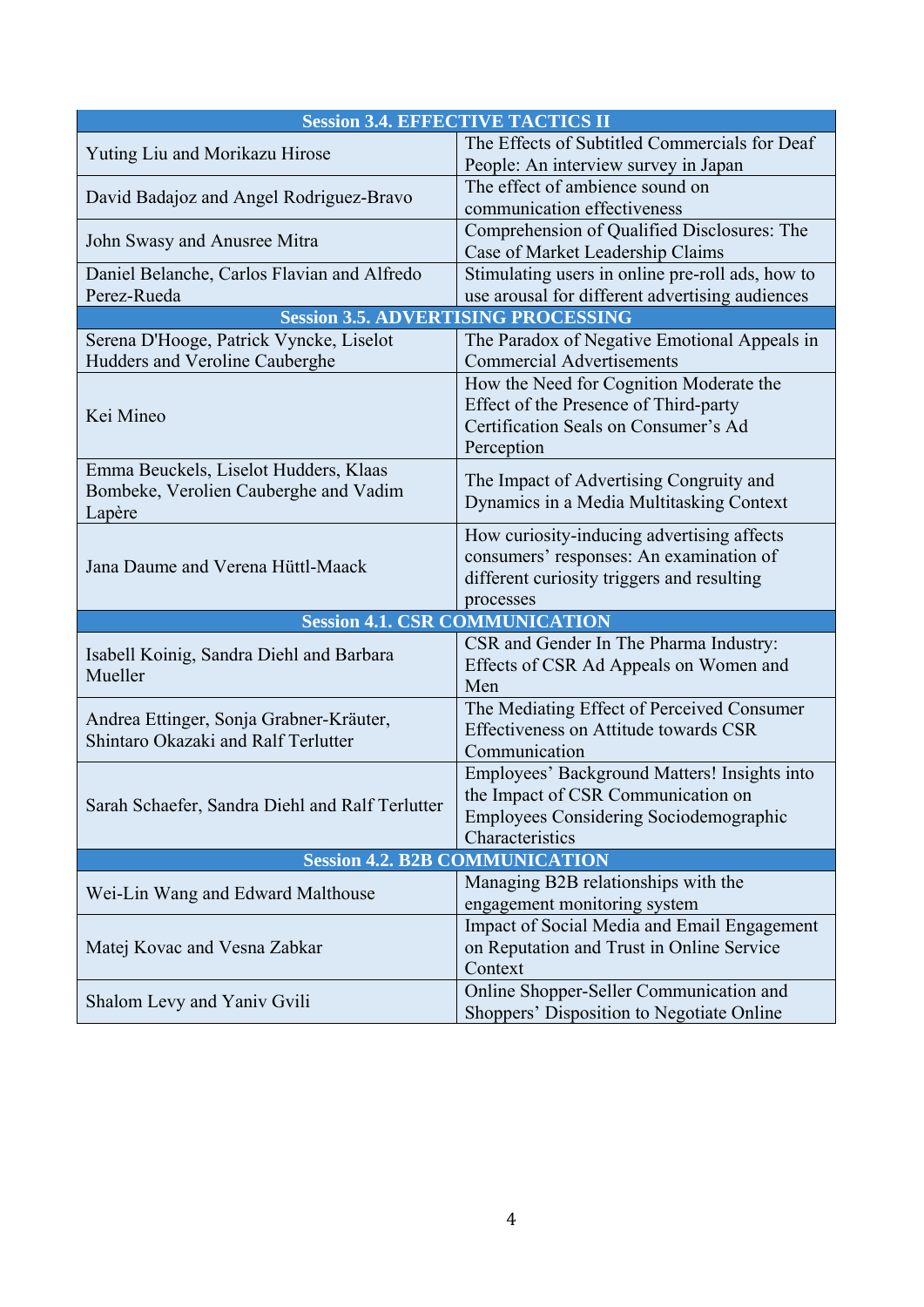| <b>Session 4.3. IMC</b>                                                                |                                                                                                                                                                                                                   |
|----------------------------------------------------------------------------------------|-------------------------------------------------------------------------------------------------------------------------------------------------------------------------------------------------------------------|
| Ulun Akturan                                                                           | Ad Content in Tight Cultures: Does<br>Individualistic vs. Collectivistic Mindset<br>Matter?                                                                                                                       |
| Luisa Andreu, Carmen Perez-Cabañero and<br>Meagan Pillar                               | Influence of Instagram on travel decision<br>making and destination image                                                                                                                                         |
| Lucia Porcu, Salvador Del Barrio-García and<br>Don E. Schultz                          | Do technological turbulence and innovative<br>organisational culture trigger the achievement<br>of brand competitive advantage? The role of<br>message consistency and stakeholder orientation<br>of IMC strategy |
|                                                                                        | <b>Session 4.4. HUMOR AND GENDER IN ADVERTISING</b>                                                                                                                                                               |
| Malgorzata Karpinska-Krakowiak and Martin<br>Eisend                                    | Real or Fake? The Effects of Real versus<br>Fictitious Brands on Consumer Responses to<br>Humor in Advertising Experiments                                                                                        |
| Lachezar Ivanov, Martin Eisend and Tomas<br>Bayon                                      | Gendering humor in advertising: A comparison<br>of spontaneous and canned humor                                                                                                                                   |
| Maria Voutsa, Leonidas Hatzithomas and<br>Christina Boutsouki                          | Is this a joke? Disparaging humorous<br>advertising effectiveness through the advertising<br>character's gender.                                                                                                  |
|                                                                                        | <b>Session 4.5. MULTICHANEL AND TOUCHPOINTS</b>                                                                                                                                                                   |
| Mingyi Gu, Hairong Li and Zhibin Jiang                                                 | Characteristics of Touchpoints: A Literature<br>Review                                                                                                                                                            |
| Lily-Xuehui Gao, Iguácel Melero Polo and F.<br>Javier Sese                             | Multichannel Integration and the Customer<br>Experience                                                                                                                                                           |
| Silvia Sanz-Blas and Daniela Buzova                                                    | Direct and indirect negative consequences of<br>Instagram dependency                                                                                                                                              |
|                                                                                        | <b>Session 5.1. ADVERTISING EFFECTIVENESS II</b>                                                                                                                                                                  |
| Julia Dudda                                                                            | No Further Need to Crack Nuts with the Green<br>Sledgehammer: Enhancing the Effectiveness of<br>Sustainability Communication by Analysing<br><b>Consumer Reactions on Social Media</b>                            |
| Elísabet Mora, Natalia Vila, Inés Küster and<br>Cecilia Ugalde                         | To whom address a cause-related marketing<br>campaign? The effect of experiential affinity on<br>advertising effectiveness                                                                                        |
| Carla Mingolla, Liselot Hudders and Veroline<br>Cauberghe                              | Jumping on the Sustainable Bandwagon: An<br>Experimental Study on the Effectiveness of<br>Heuristics in a Self vs. Other Benefit Frame to<br>Promote Pro-Environmental Consumer<br>Behavior.                      |
|                                                                                        | <b>Session 5.2. INSTAGRAM AND USER GENERATED CONTENT</b>                                                                                                                                                          |
| Juan Kong and María Jesús Casals Carro                                                 | Are reviewer's emotions contagious? A study<br>into the role of emotions in online movie review<br>discussions on Douban.movie.com                                                                                |
| Annemarie Nanne, Marjolijn Antheunis, Guda<br>van Noort, Sander Wubben and Eric Postma | The use of computer vision to identify<br>popularity predictors in visual brand-related<br><b>User Generated Content</b>                                                                                          |
| Ilse Pit, Guda Van Noort, Theo B. Araujo and<br>Peter C. Neijens                       | How Consumers Present Brands on Instagram:<br>Investigating Persuasive Characteristics in<br><b>Visual Consumer-Generated Content</b>                                                                             |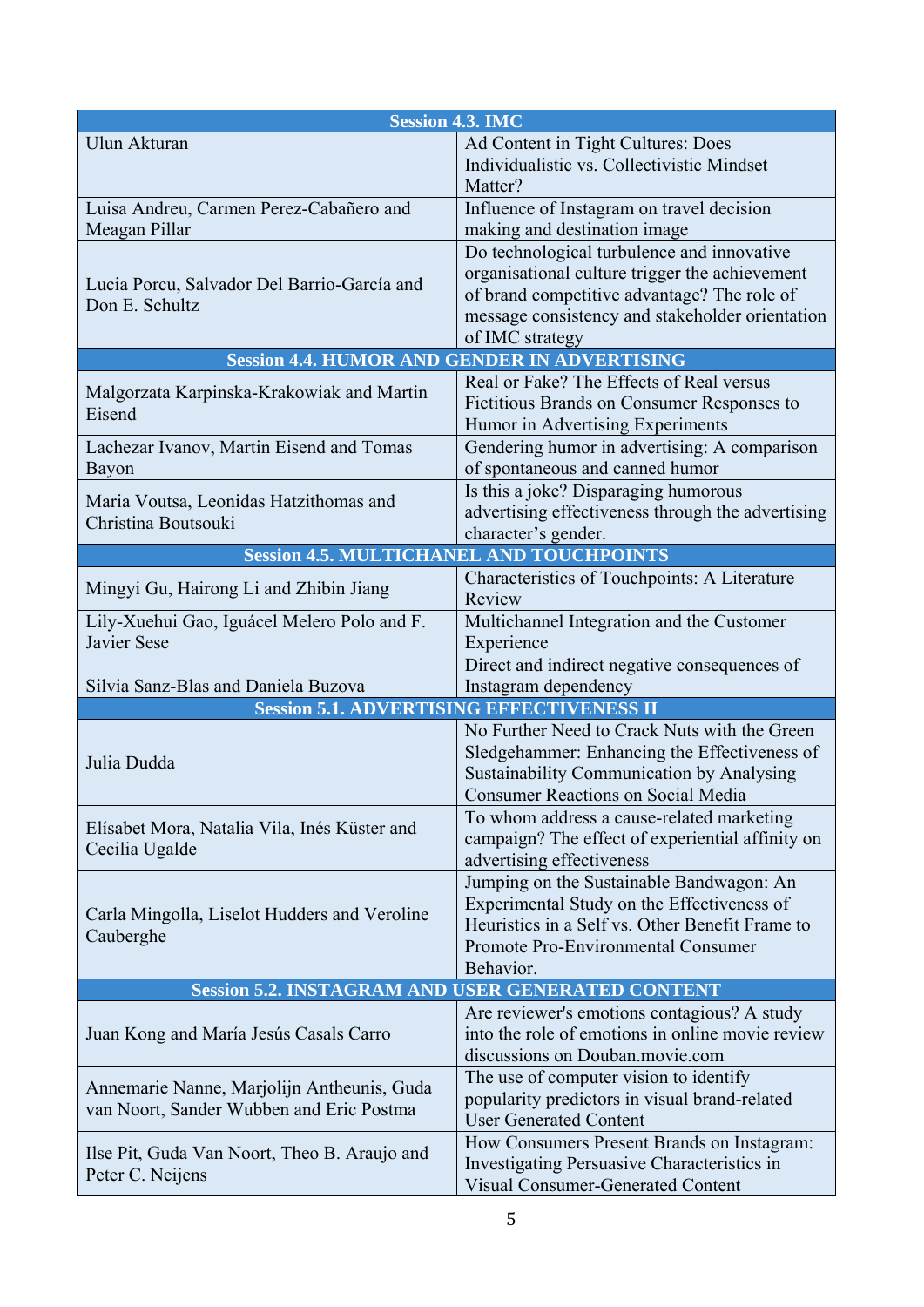| <b>Session 5.3. CROSS-CULTURAL ADVERTISING I</b>                                  |                                                                                                                                                                |
|-----------------------------------------------------------------------------------|----------------------------------------------------------------------------------------------------------------------------------------------------------------|
| Barbara Mueller, Sandra Diehl, Ralf Terlutter<br>and Morikazu Hirose              | Humane-oriented CSR Appeals in Advertising:<br>Consumer Perspectives from the East and the<br>West                                                             |
| Anastasia Kononova and Claire Segijn                                              | Does multiscreening predict perceptions of<br>advertising in different countries differently? A<br>comparison between the United States and the<br>Netherlands |
| Kostoula Margariti, Christina Boutsouki,<br>Yorgos Zotos and Leonidas Hatzithomas | Cross Cultural Advertising: Is a Metaphorical,<br>Visual Language Always The Answer?                                                                           |
|                                                                                   | <b>Session 5.4. SOCIAL MEDIA ADVERTISING: PERSONALIZED COMMUNICATION</b>                                                                                       |
| Joanna Strycharz, Guda Van Noort, Natali<br>Helberger and Edith Smit              | Consumer view on Personalized Marketing<br>Communication: Overview of benefits and<br>concerns reported by the users                                           |
| Freya De Keyzer, Nathalie Dens and Patrick De<br>Pelsmacker                       | Personalized advertising on Facebook: the role<br>of perceived relevance, intrusiveness,<br>information control and privacy protection                         |
| Evert Van Den Broeck, Karolien Poels and<br>Michel Walrave                        | The Role of Advertiser- and Consumer-<br>Controlled Factors in Evaluations and Perceived<br><b>Outcomes of Personalized Facebook</b><br>Advertising            |
|                                                                                   | <b>Session 5.5. ADVERTISING COPY AND CONTENT</b>                                                                                                               |
| Augusta Evans, Giuseppe Emanuele Adamo and<br>Barbara Czarnecka                   | Destination managers' ambivalence towards the<br>use of shocking advertising – an exploratory<br>study                                                         |
| Vanessa Haltmayer and Heribert Gierl                                              | Do Parodies Really Sell? About the<br>Effectiveness of Parodied Fine-Art Paintings in<br>Advertising                                                           |
| Svenja Diegelmann, Katharina Ninaus and Ralf<br>Terlutter                         | Fear Appeals in British Road Safety Campaigns<br>against Mobile Phone Use While Driving: A<br><b>Qualitative Content Analysis</b>                              |
|                                                                                   | Session 6.1. Special Session. Marketing Transformation: The Virtual Reality Impact                                                                             |
| Svetlana Bialkova                                                                 | From Indoor to Outdoor: How Virtual Reality<br>Reshapes Advertising?                                                                                           |
| Raymond R. Burke                                                                  | Virtual Reality for Shoppers Research                                                                                                                          |
| Carmen Torrecilla-Moreno, Guixeres Jaime and<br>Mariano Alcañiz                   | Neuroscientific assessment in virtual reality of a<br>planogram organized for consumption<br>occasions.                                                        |
| Alexander Schnack, Malcolm J. Wright, and<br>Judith L. Holdershawa                | Virtual Reality in Marketing Research: In-store<br>Shopper Patterns in an Immersive Virtual<br><b>Simulated Convenience Store</b>                              |
| Mariano Alcañiz, Jaime Guixeres, Enrique<br>Bigné, and Javier Marín               | A Methodological Framework Proposal for the<br>Use of Virtual Reality in<br>Advertising/communication Research                                                 |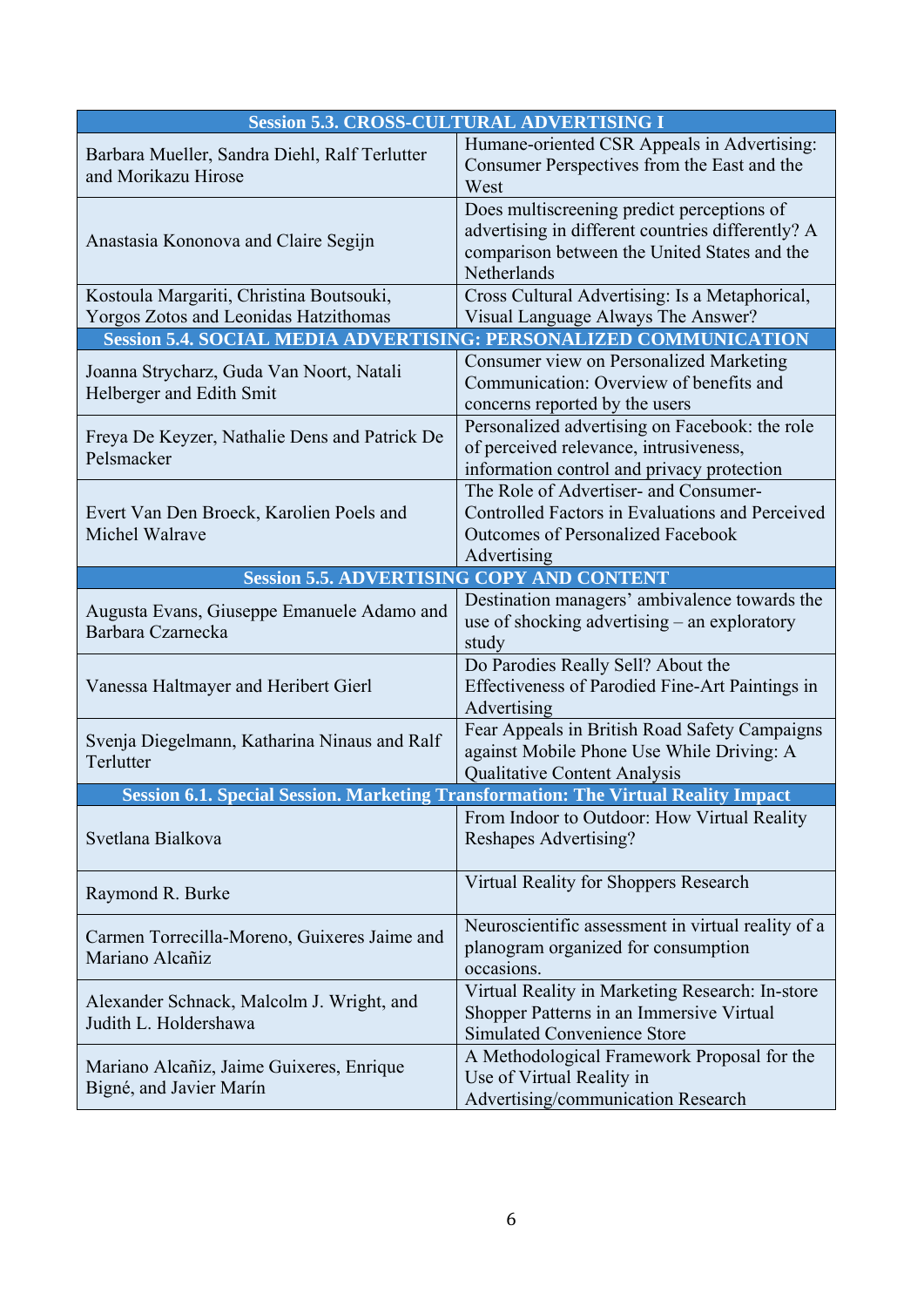|                                                                                            | <b>Session 6.2. ENDORSERS AND SOURCE EFFECT II</b>                                                                                                                    |
|--------------------------------------------------------------------------------------------|-----------------------------------------------------------------------------------------------------------------------------------------------------------------------|
| T. Bettina Cornwell and Helen Katz                                                         | Transitioning from Yesteryear's Celebrity<br><b>Endorser to Today's Influencer</b>                                                                                    |
| Vasiliki Boukouvala and Prokopios Theodoridis                                              | The Endorse Credibility Model in a High<br><b>Intensity Plot Connection Placement Context</b>                                                                         |
| Anna Rößner, Erik Hermann and Martin Eisend                                                | Effects of ethnic minority vs. majority endorsers<br>in advertising: The moderating influence of<br>ethnic diversity in society                                       |
| Alexander Schouten, Loes Janssen and Maegan<br>Verspaget                                   | Celebrity vs. Blogger Endorsements in<br>Advertising, the Role of Identification,<br>Credibility, and Product-Endorser Fit                                            |
|                                                                                            | <b>Session 6.3. BRANDS AND CONSUMER BEHAVIOUR</b>                                                                                                                     |
| Anne Roos Smink, Guda Van Noort, Eva Van<br>Reijmersdal and Peter Neijens                  | Do social use characteristics of an Augmented<br>Reality experience matter? The effect of<br>Snapchat's sponsored lenses on brand<br>connections and brand responses  |
| Olga Kolotouchkina, Belén Puebla Martínez,<br>Leticia Rodas Alfaya and Bárbara Pérez Muñoz | Country of origin recognition accuracy and<br>world's leading apparel brands: the<br>phenomenon of global detachment                                                  |
| Artemis Panigiraki, Eirini Bazaki and Eirini<br>Koronaki                                   | Choosing righteously: the emotions of guilt and<br>pride, the self-expression and the relationship to<br>the Brand                                                    |
| Melanie Verstockt and Liselot Hudders                                                      | How Spending on Luxuries Leads to Prosocial<br>Behavior: The Role of Guilt Feelings in the<br>Effect of Luxury Spending on Charity<br>Donations                       |
|                                                                                            | <b>Session 6.4. ADVERTISING AGENCIES</b>                                                                                                                              |
| Scott Koslow, Huw O'Connor, Mark Kilgour<br>and Sheila Sasser                              | Client-Agency Collaboration in New Account<br>Pitches, Pay-for-Performance Systems and Pro<br>Bono Work: "Ad-ventures" with a Double-<br>Edged Sword of Agency Theory |
| Jürg Kaufmann Argueta                                                                      | Expanding Creativity + Code: How Advertising<br>Agencies need to adapt their Creative<br>Department in the Digital Age                                                |
| Bradley James Wilson, David Roca, Charles R.<br><b>Taylor and Camilo Villegas</b>          | The dark side of the cannes awards: 'truchos' or<br>fake ads as seen by colombian creative agency<br>staff                                                            |
| Jorge Del Río, Idoia Portilla and Jürg Kaufmann                                            | The effect of advertising festival awards on the<br>advertising agencies                                                                                              |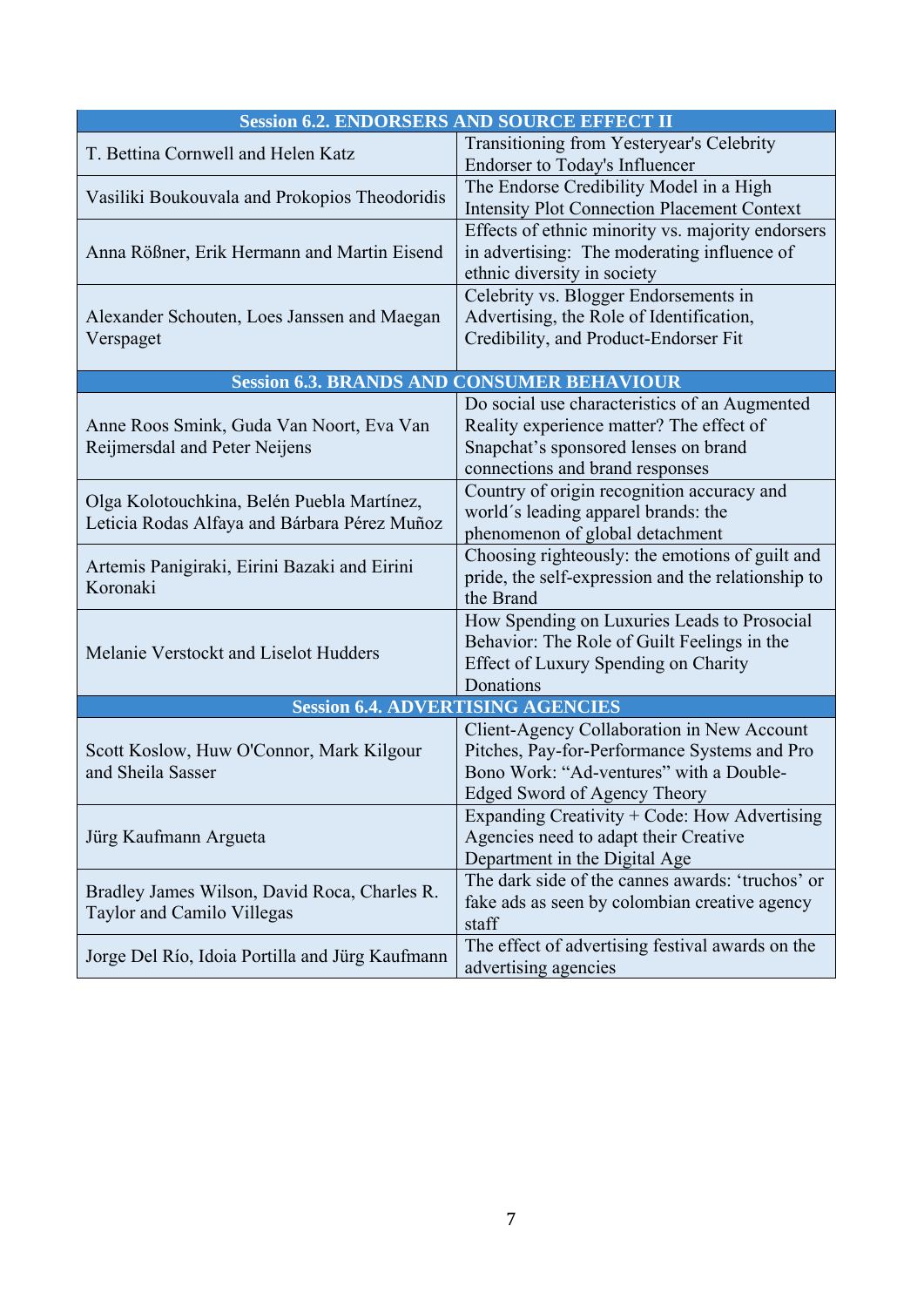|                                                                                                                            | <b>Session 6.5. RESPONSE TO ADVERTISING</b>                                                                                                                      |
|----------------------------------------------------------------------------------------------------------------------------|------------------------------------------------------------------------------------------------------------------------------------------------------------------|
| M. Shirin Gatter and Verena Hüttl-Maack                                                                                    | How money priming affects the reaction<br>towards competitive advertising for strong and<br>weak brands                                                          |
| Silke Bambauer-Sachse and Priska Heinzle                                                                                   | Reactance arousal in the context of comparative<br>advertising for goods versus services: The role<br>of claim concreteness and type of product<br>attribute     |
| Kristien Daems, Patrick De Pelsmacker and<br><b>Ingrid Moons</b>                                                           | The effect of brand integration and brand<br>interactivity on young teenagers' brand<br>memory, brand attitude and willingness to share<br>personal data         |
| Seounmi Youn and Wonsun Shin                                                                                               | The effect of Facebook newsfeed ads on teens'<br>information disclosure: The interplay of<br>persuasion knowledge, benefit-risk assessment,<br>and ad skepticism |
|                                                                                                                            | <b>Session 7.1. SOCIAL MEDIA ADVERTISING II</b>                                                                                                                  |
| Jorge Serrano Malebran and Jorge Arenas<br>Gaitán                                                                          | Exploring fashion shoppable content acceptance<br>in mobile social media: A TAM perspective                                                                      |
| Joerg Tropp and Andreas Baetzgen                                                                                           | How Snaps are framed. Consequences for<br>advertising                                                                                                            |
| Valeria Noguti and David Waller                                                                                            | How motivations to use social media relate to<br>mobile advertising outcomes                                                                                     |
|                                                                                                                            | <b>Session 7.2. ADVERGAMING</b>                                                                                                                                  |
| Kathryn Charlton                                                                                                           | Experience counts: Categorizing in-game<br>advertising                                                                                                           |
| Christian Gohlke and Frederic Nimmermann                                                                                   | Investigating the Influence of Fit-Articulation<br>on the Perception of Incongruent Advertising in<br>eSports                                                    |
| Nader Fadl and Tobias Langner                                                                                              | How do you play? Investigating different role<br>types of gamification applications and their<br>impact on user engagement                                       |
|                                                                                                                            | <b>Session 7.3. OFENSIVE ADVERTISING AND ETHICS</b>                                                                                                              |
| Salvador Perelló Oliver, Clara Muela-Molina,<br>Alfonso de La Quintana García and M <sup>a</sup> Victoria<br>Campos Zabala | Radio Advertorials (RA): an Empirical Study<br>from a Deontological Perspective                                                                                  |
| Salman Saleem, Sari Alatalo and Eeva-Liisa<br>Oikarinen                                                                    | Ethical controversy in advertising: An<br>assessment of offensive advertising from<br>Finland                                                                    |
| Kristina Auxtova                                                                                                           | Behind the Rhetorical Scenes of Offence: A<br>Rhetorical Analysis of Complained-about<br>Offensive Ads                                                           |
| <b>Session 7.4. BRANDING</b>                                                                                               |                                                                                                                                                                  |
| Nuria Alabau-Tejada, María-José Miquel-<br>Romero and Manuel Cuadrado-Garcia                                               | Product Placement in Video Games for<br>Adolescents: Relevance of game-product<br>congruity and product proximity                                                |
| Javier Casanoves, Inés Küster, Natalia Vila,<br>Pedro Canales and Asuncion Hernández                                       | Creating Brand in Higher Education among<br><b>Students</b>                                                                                                      |